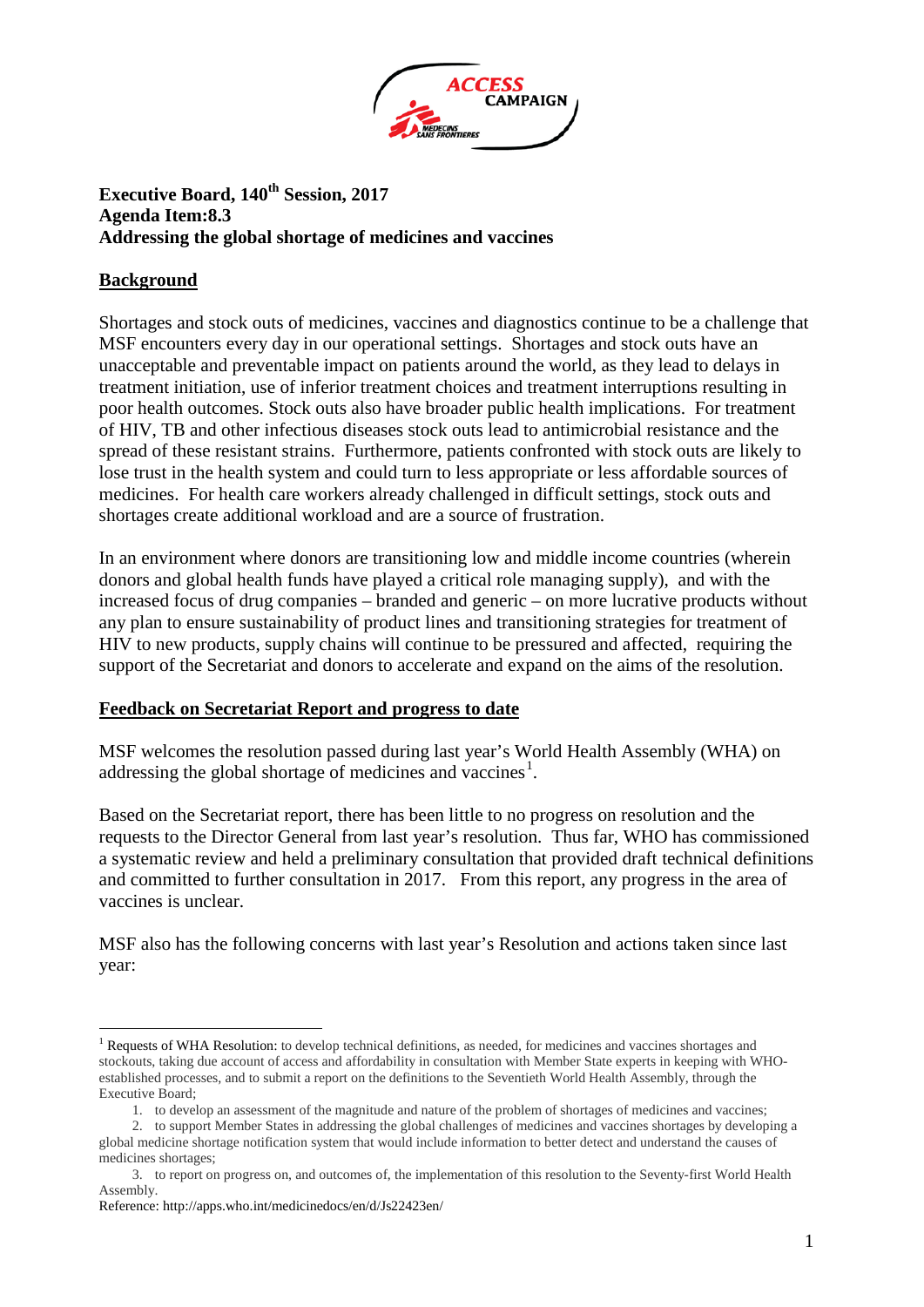- 1. Few tangible interventions have been implemented in countries where MSF works to create national early warning mechanisms to prevent stock outs or shortages. As opposed to manufacturing shortages causing stock outs in developed countries with efficient supply networks, MSF experience shows that most stock outs affecting patients in low resource settings are resulting from logistical challenges in country and funding to improve those, lack of reliable data and limited accountability<sup>[2](#page-1-0)</sup>.
- 2. The unbalanced focus of the resolution on global manufacturing issues presents an inaccurate picture to public health agencies and policy makers. In addition, patients in the countries that are most affected seem to have been left out of the discussions. While global supply chain actors, such as the Global Fund, are showing increasing interest to ensure end-to-end delivery of medicines, implementation has been slow and countries like Guinea, Mozambique and DRC still do not have regular delivery of medicines to health centres. Inevitably, when in-country consumption data management and supply planning improve, there is a substantial impact on national and global forecast planning and thus a reduction of shortages.
- 3. MSF is also concerned that the draft definitions of stockouts and shortages in the Secretariat report are already too complex. The final definitions of each should be simple and applicable to any part of the supply chain system, regardless of being related to manufacturer, distribution or in-country supply chain difficulties. Situation-specific variables are part of the root cause analysis and solution implementation, and should not be included in the definitions as they will impede progress if too complicated from the outset. The most critical definitions, i.e. stock outs at patient level and the impact on individuals and health outcomes have been given little mention. Similarly, while global and national notification systems form part of the ambitions of the resolution, patient level notification is not included.
- 4. The resolution falls short of including a mechanism for a rapid response that would coordinate actors at the global, regional, national, and end-user level during critical periods to avoid global or end-user shortages. It should also be noted that the global shortage notification system does not include vaccines or diagnostics, both of which should be added.
- 5. The role of patients remains unclear or ignored in the resolution and follow up. Patients play a critical role in these notification systems. With simple technology, they can alert when stockouts are occurring, and provide the necessary data to inform the supply actors. Experience of civil society in Southern Africa with the Stop StockOuts<sup>[3](#page-1-1)</sup> program and in Central Africa shows that patients as independent observers, are essential to highlight failures in the supply system, that are otherwise not reported through the regular paths, and hence trigger the solutions.

While the work on this resolution has been off to a slow start, likely due to insufficient funding and resourcing, there are areas where WHO could facilitate measures to support Member States who are interested in beginning in-country work to improve the stockout and shortages situations in their countries. Thus, MSF would like to offer some specific recommendations on some immediate measures that can be taken forward:

1. The pending assessment by WHO of the magnitude and nature of the problem of shortages of medicines and vaccines should assess the intellectual property barriers that restrict market access for multiple suppliers worldwide or suppliers for any particular country. In South Africa in 2015, for example, lopinavir/ritonavir (LPV/r) was supplied by only one company, Abbvie, which holds a patent on the drug. In 2015, demand for LPV/r exceeded forecasted amounts in South Africa, and for over six months, Abbvie

<span id="page-1-0"></span> $2$  SSP report + Empty Shelves :

<sup>1.</sup> [https://www.doctorswithoutborders.org/sites/usa/files/msf\\_out\\_of\\_stocks\\_low\\_per\\_pages.pdf](https://www.doctorswithoutborders.org/sites/usa/files/msf_out_of_stocks_low_per_pages.pdf)

<sup>2.</sup> [http://www.stockouts.org/uploads/3/3/1/1/3311088/2015\\_stock\\_outs\\_national\\_survey.pdf](http://www.stockouts.org/uploads/3/3/1/1/3311088/2015_stock_outs_national_survey.pdf)

<span id="page-1-1"></span><sup>3</sup> http://www.stockouts.org/uploads/3/3/1/1/3311088/2015\_stock\_outs\_national\_survey.pdf